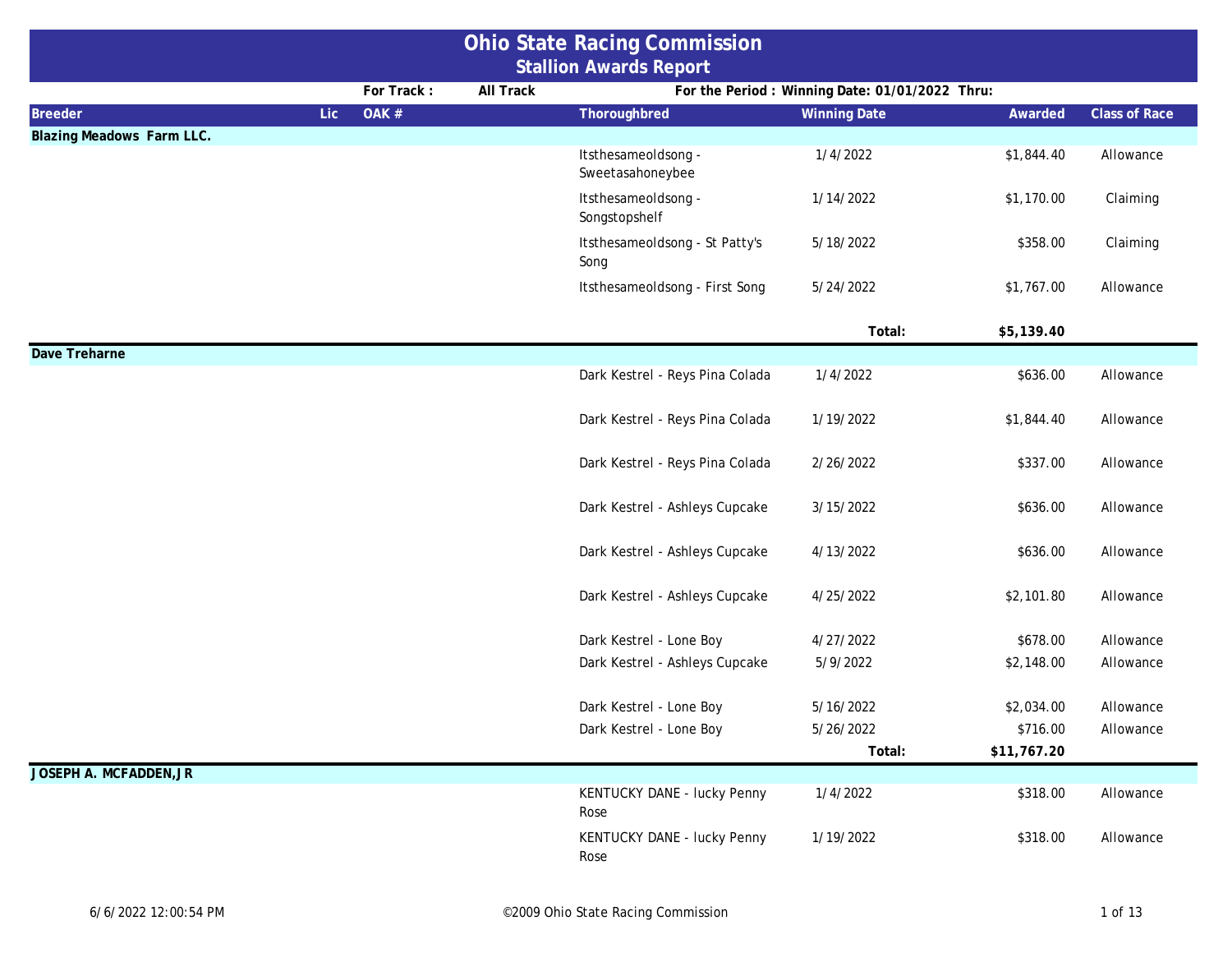|                       | <b>Ohio State Racing Commission</b>     |           |            |                            |
|-----------------------|-----------------------------------------|-----------|------------|----------------------------|
|                       | <b>Stallion Awards Report</b>           |           |            |                            |
|                       | KENTUCKY DANE - Gift From<br>Mom        | 2/19/2022 | \$1,044.00 | Claiming                   |
|                       | KENTUCKY DANE - lucky Penny<br>Rose     | 2/21/2022 | \$636.00   | Allowance                  |
|                       | KENTUCKY DANE - Gift From<br>Mom        | 2/26/2022 | \$1,044.00 | Claiming                   |
|                       | KENTUCKY DANE - lucky Penny<br>Rose     | 3/15/2022 | \$318.00   | Allowance                  |
|                       | KENTUCKY DANE - lucky Penny<br>Rose     | 3/30/2022 | \$636.00   | Allowance                  |
|                       | KENTUCKY DANE - Gift From<br>Mom        | 4/6/2022  | \$430.00   | Claiming                   |
|                       | KENTUCKY DANE - lucky Penny<br>Rose     | 4/13/2022 | \$1,908.00 | Allowance                  |
|                       | KENTUCKY DANE - Gift From<br>Mom        | 4/28/2022 |            | \$256.00 Starter Allowance |
|                       | KENTUCKY DANE - Danes Heart             | 5/21/2022 | \$340.00   | Claiming                   |
|                       | KENTUCKY DANE - Gift From<br>Mom        | 5/24/2022 | \$1,098.00 | Claiming                   |
|                       | KENTUCKY DANE - Danes Heart             | 5/31/2022 | \$339.00   | Allowance                  |
|                       |                                         | Total:    | \$8,685.00 |                            |
| <b>Rusty Richards</b> |                                         |           |            |                            |
|                       | Mr. Sinatra - Heidi's Sinatra           | 1/4/2022  | \$195.00   | Claiming                   |
|                       | Mr. Sinatra - Heidi's Back              | 3/9/2022  | \$174.00   | Claiming                   |
|                       | Mr. Sinatra - Heidi's Sinatra           | 4/29/2022 | \$368.00   | Claiming                   |
|                       |                                         | Total:    | \$737.00   |                            |
| Daryl & Sally Duncan  |                                         |           |            |                            |
|                       | Animo de Valeroso - Chiseled<br>Justice | 1/5/2022  | \$1,908.00 | Allowance                  |
|                       | Animo de Valeroso - Billy<br>Beacoup    | 1/5/2022  | \$318.00   | Allowance                  |
|                       | Animo de Valeroso - Billy<br>Beacoup    | 1/15/2022 | \$636.00   | Allowance                  |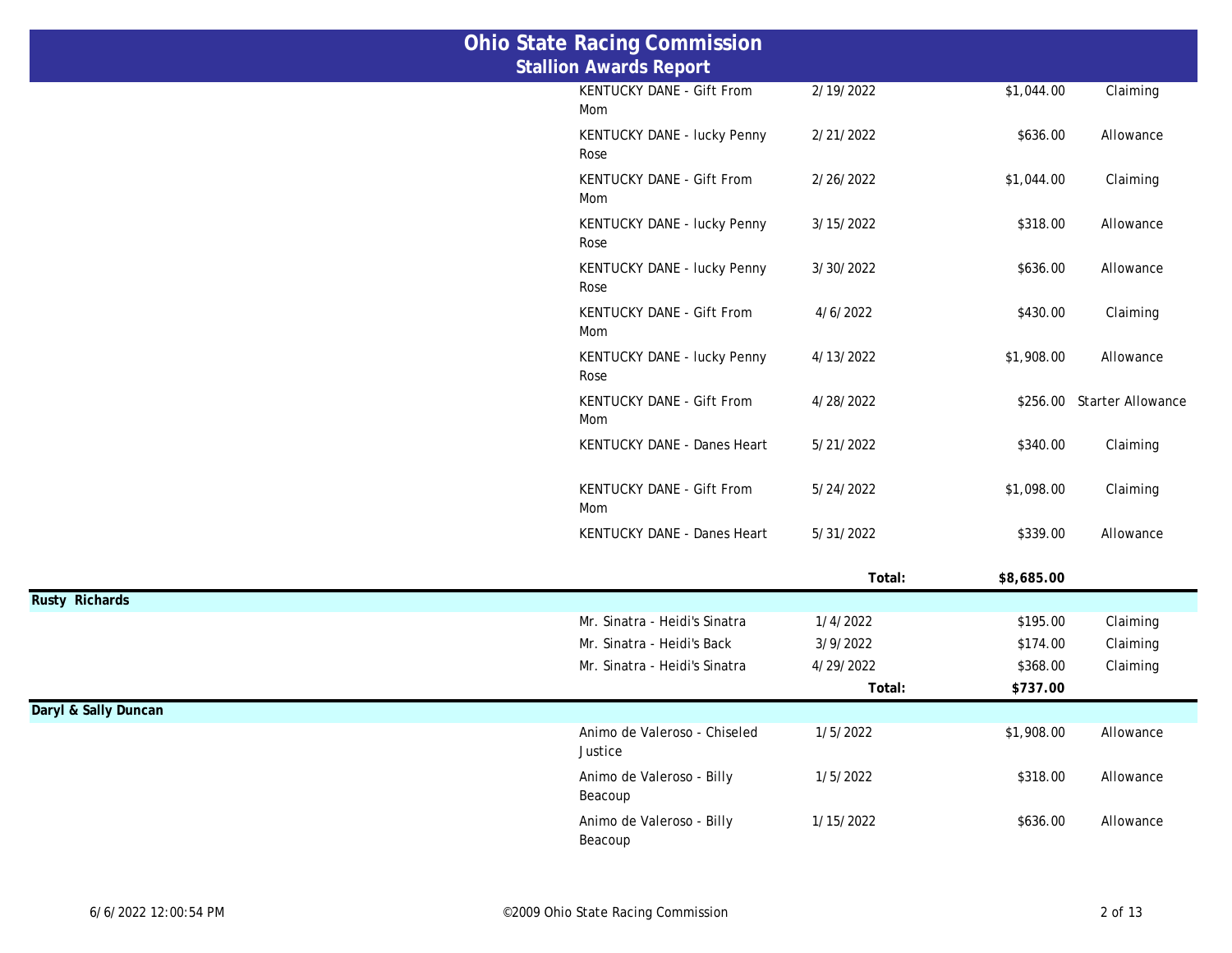|                            | <b>Ohio State Racing Commission</b>     |           |            |           |
|----------------------------|-----------------------------------------|-----------|------------|-----------|
|                            | <b>Stallion Awards Report</b>           |           |            |           |
|                            | Animo de Valeroso - Chiseled<br>Justice | 1/26/2022 | \$337.00   | Allowance |
|                            | Animo de Valeroso - Chiseled<br>Justice | 2/14/2022 | \$337.00   | Allowance |
|                            | Animo de Valeroso - Chiseled<br>Justice | 3/5/2022  | \$490.00   | Allowance |
|                            | Animo de Valeroso - Billy<br>Beacoup    | 4/4/2022  | \$318.00   | Allowance |
|                            | Animo de Valeroso - Chiseled<br>Justice | 4/4/2022  | \$2,022.00 | Allowance |
|                            | Animo de Valeroso - Animo Star          | 4/6/2022  | \$354.00   | Claiming  |
|                            | Animo de Valeroso - Animo Star          | 4/25/2022 | \$678.00   | Allowance |
|                            | Animo de Valeroso - Haughty<br>Praise   | 5/30/2022 | \$170.00   | Claiming  |
|                            | Animo de Valeroso - Billy               | 5/31/2022 | \$2,034.00 | Allowance |
|                            | Beacoup                                 |           |            |           |
|                            |                                         | Total:    | \$9,602.00 |           |
| Mapleton Thoroughbred Farm |                                         |           |            |           |
|                            | Cowtown Cat - Catman Jack               | 1/5/2022  | \$636.00   | Allowance |
|                            | Mobil - Mobil Chic                      | 1/5/2022  | \$674.00   | Allowance |
|                            | Mobil - Mister Mobil                    | 1/12/2022 | \$288.00   | Claiming  |
|                            | Mobil - Opha May                        | 1/14/2022 | \$636.00   | Allowance |
|                            | Mobil - Welloiledcat                    | 1/14/2022 | \$342.00   | Claiming  |
|                            | Mobil - Ma Moos Warrior                 | 1/19/2022 | \$195.00   | Claiming  |
|                            | Cowtown Cat - Catman Jack               | 1/22/2022 | \$1,908.00 | Allowance |
|                            | Mobil - Mobil Chic                      | 1/22/2022 | \$2,022.00 | Allowance |
|                            | Cowtown Cat - Cat Heat                  | 1/26/2022 | \$2,089.40 | Allowance |
|                            | Mobil - Opha May                        | 2/16/2022 | \$1,908.00 | Allowance |
|                            | Mobil - Mobil Chic                      | 2/18/2022 | \$351.00   | Allowance |
|                            | Cowtown Cat - Tilly Manilly             | 2/21/2022 | \$318.00   | Allowance |
|                            | Mobil - Ma Moos Warrior                 | 2/22/2022 | \$390.00   | Claiming  |
|                            | Cowtown Cat - Skytown Cat               | 2/22/2022 | \$195.00   | Claiming  |
|                            | Cowtown Cat - Jack Be Fast              | 2/26/2022 | \$174.00   | Claiming  |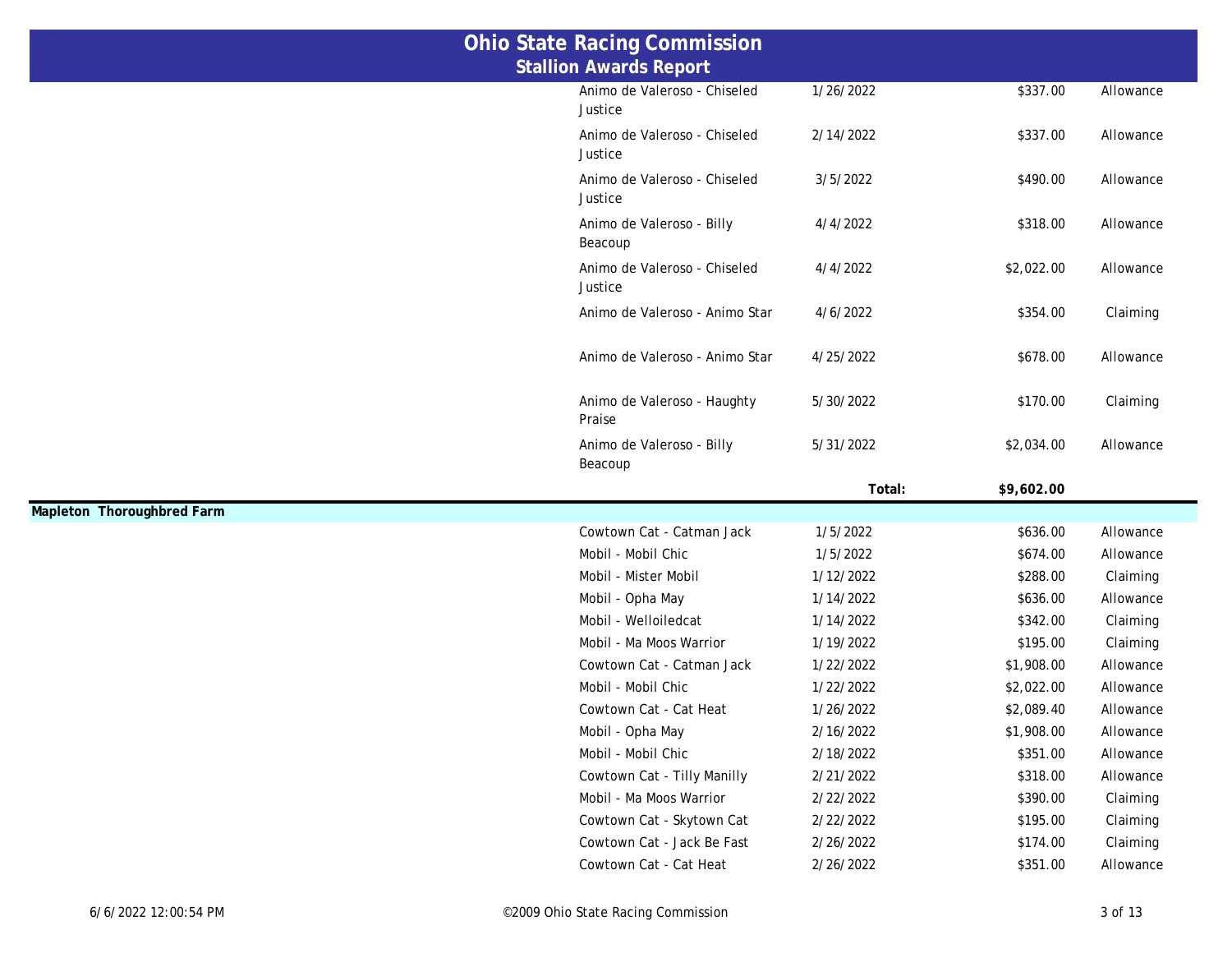| <b>State Racing Commission</b>      |           |            |                          |
|-------------------------------------|-----------|------------|--------------------------|
| <b>Stallion Awards Report</b>       |           |            |                          |
| Cowtown Cat - OI' Ned               | 2/28/2022 | \$2,022.00 | Allowance                |
| Cowtown Cat - Catman Jack           | 2/28/2022 | \$337.00   | Allowance                |
| Cowtown Cat - Admiral Glen          | 3/7/2022  | \$354.00   | Claiming                 |
| Mobil - Mobil At Last               | 3/8/2022  | \$348.00   | Claiming                 |
| Cowtown Cat - Jack Be Fast          | 3/16/2022 | \$180.00   | Claiming                 |
| Mobil - Opha May                    | 3/18/2022 | \$2,022.00 | Allowance                |
| Cowtown Cat - cowtown boss          | 3/19/2022 | \$1,908.00 | Allowance                |
| Mobil - Ma Moos Warrior             | 3/18/2022 | \$351.00   | Allowance                |
| Cowtown Cat - OI' Ned               | 3/22/2022 | \$818.00   | Allowance                |
| Cowtown Cat - Catabout              | 3/26/2022 | \$1,044.00 | Claiming                 |
| Mobil - Mobil At Last               | 4/4/2022  | \$174.00   | Claiming                 |
| Mobil - Moester                     | 4/4/2022  | \$1,908.00 | Allowance                |
| Cowtown Cat - Admiral Glen          | 4/9/2022  | \$354.00   | Claiming                 |
| Cowtown Cat - Tilly Manilly         | 4/13/2022 | \$318.00   | Allowance                |
| Cowtown Cat - OI' Ned               | 4/13/2022 | \$2,106.00 | Allowance                |
| Cowtown Cat - Tilly Manilly         | 4/25/2022 | \$2,034.00 | Allowance                |
| Cowtown Cat - Catabout              | 4/28/2022 | \$1,500.00 | Allowance                |
| Cowtown Cat - OI' Ned               | 5/2/2022  | \$802.00   | Allowance                |
| Mobil - Mobil At Last               | 5/7/2022  | \$170.00   | Claiming                 |
| Mobil - Relish the Ride             | 5/11/2022 | \$2,148.00 | Allowance                |
| Cowtown Cat - cowtown boss          | 5/11/2022 | \$716.00   | Allowance                |
| Cowtown Cat - Catman Jack           | 5/11/2022 | \$716.00   | Allowance                |
| Cowtown Cat - Catabout              | 5/11/2022 | \$430.00   | Allowance                |
| Cowtown Cat -<br>sayhellothengoodby | 5/26/2022 | \$339.00   | Allowance                |
| Cowtown Cat - Catman Jack           | 5/26/2022 | \$2,040.60 | Allowance                |
| Cowtown Cat - Catabout              | 5/26/2022 | \$860.00   | Allowance                |
| Cowtown Cat - Ohio Eagle            | 5/31/2022 | \$512.00   | <b>Starter Allowance</b> |
| Cowtown Cat - Authentic<br>Cowtown  | 5/7/2022  | \$1,500.00 | Allowance                |
| Mobil - Mobil Solution              | 5/7/2022  | \$750.00   | Allowance                |
| Mobil - Sweet Lemon Drop            | 5/24/2022 | \$570.00   | Allowance                |
| Mobil - Star Rules                  | 5/25/2022 | \$338.00   | Allowance                |
| Mobil - Zachs Golden Oldie          | 5/26/2022 | \$304.00   | Claiming                 |

**Ohio**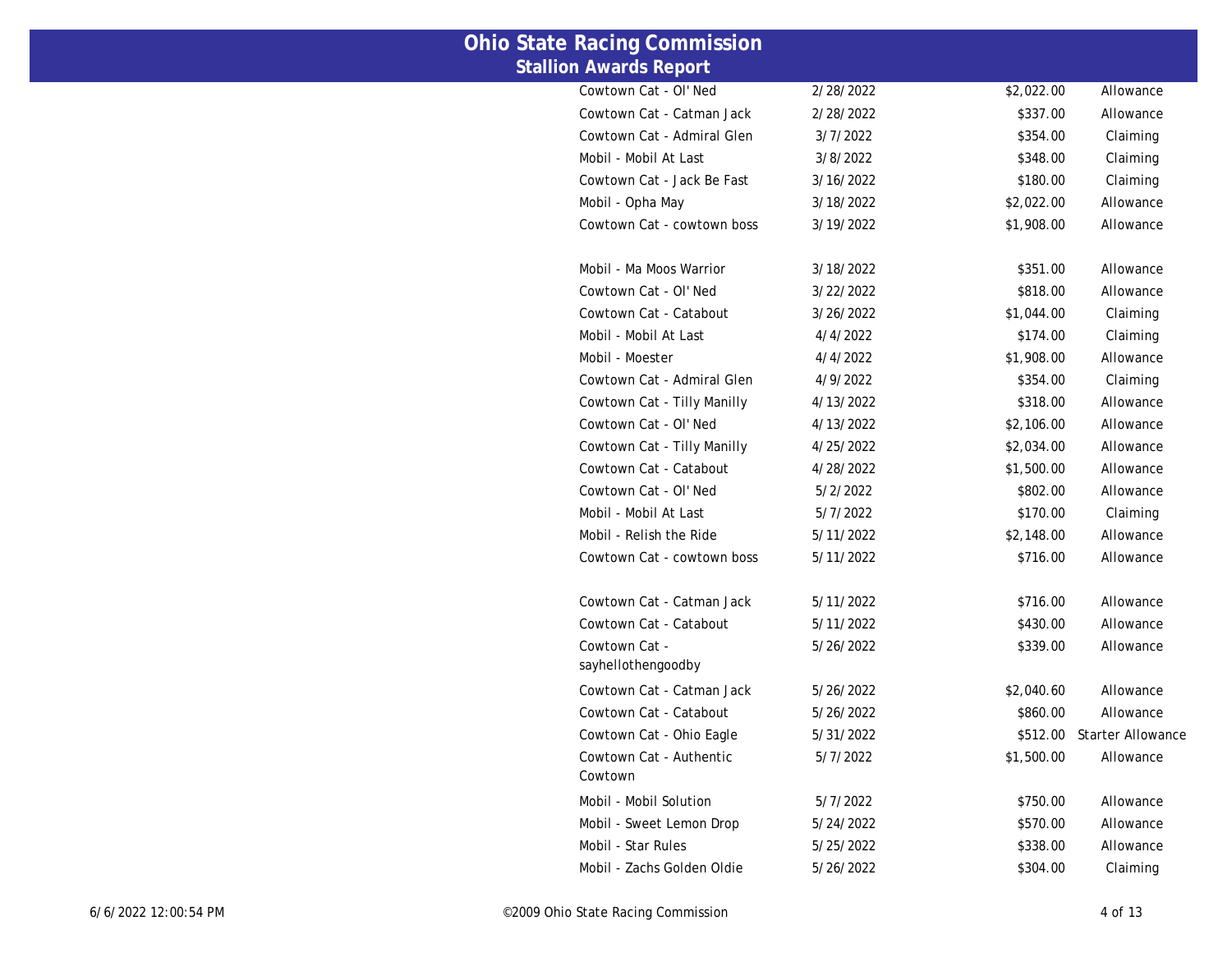|                                      | <b>Ohio State Racing Commission</b>                         |                        |                      |                        |
|--------------------------------------|-------------------------------------------------------------|------------------------|----------------------|------------------------|
|                                      | <b>Stallion Awards Report</b>                               |                        |                      |                        |
|                                      |                                                             | Total:                 | \$42,451.00          |                        |
| Kettle Corn Breeding Syndicate, LLC. |                                                             |                        |                      |                        |
|                                      | Kettle Corn -<br>Reinvestedinterest                         | 1/5/2022               | \$1,200.00           | Claiming               |
|                                      | Kettle Corn - Garrett                                       | 3/24/2022              | \$818.00             | Allowance              |
|                                      | Kettle Corn - Garrett                                       | 4/9/2022               | \$818.00             | Allowance              |
|                                      | Kettle Corn - Nambiti                                       | 4/6/2022               | \$348.00             | Claiming               |
|                                      | Kettle Corn - Garrett                                       | 4/28/2022              | \$860.00             | Allowance              |
|                                      | Kettle Corn - Nambiti                                       | 4/28/2022              | \$184.00             | Claiming               |
|                                      | Kettle Corn - Garrett                                       | 5/17/2022              | \$430.00             | Allowance              |
|                                      |                                                             | Total:                 | \$4,658.00           |                        |
| <b>Robin Murphy</b>                  |                                                             |                        |                      |                        |
|                                      | Tidal Volume - Firsthand<br>Justice                         | 1/4/2022               | \$414.00             | Claiming               |
|                                      | Mixmaster - Brink Point                                     | 1/15/2022              | \$362.00             | Allowance              |
|                                      | Tidal Volume - dance moves                                  | 1/15/2022              | \$1,908.00           | Allowance              |
|                                      | Tidal Volume - Volume Leader                                | 1/15/2022              | \$318.00             | Allowance              |
|                                      | Tidal Volume - Volume Leader                                | 2/16/2022              | \$318.00             | Allowance              |
|                                      | Tidal Volume - tv tiz gorgeous                              | 3/15/2022              | \$318.00             | Allowance              |
|                                      | Tidal Volume - Run Bubba Run                                | 3/16/2022              | \$2,172.00           | Allowance              |
|                                      | Tidal Volume - Sure Fire Ready                              | 3/18/2022              | \$337.00             | Allowance              |
|                                      | Tidal Volume - Run Bubba Run                                | 4/9/2022               | \$409.00             | Allowance              |
|                                      | Tidal Volume - Volume Leader                                | 4/9/2022               | \$1,062.00           | Claiming               |
|                                      | Tidal Volume - Sure Fire Ready                              | 4/11/2022              | \$674.00             | Allowance              |
|                                      | Mixmaster - Cabaret Fleur<br>Tidal Volume - tv tiz gorgeous | 4/13/2022<br>4/25/2022 | \$318.00<br>\$678.00 | Allowance<br>Allowance |
|                                      | Tidal Volume - Tide Rising                                  | 5/11/2022              | \$358.00             | Allowance              |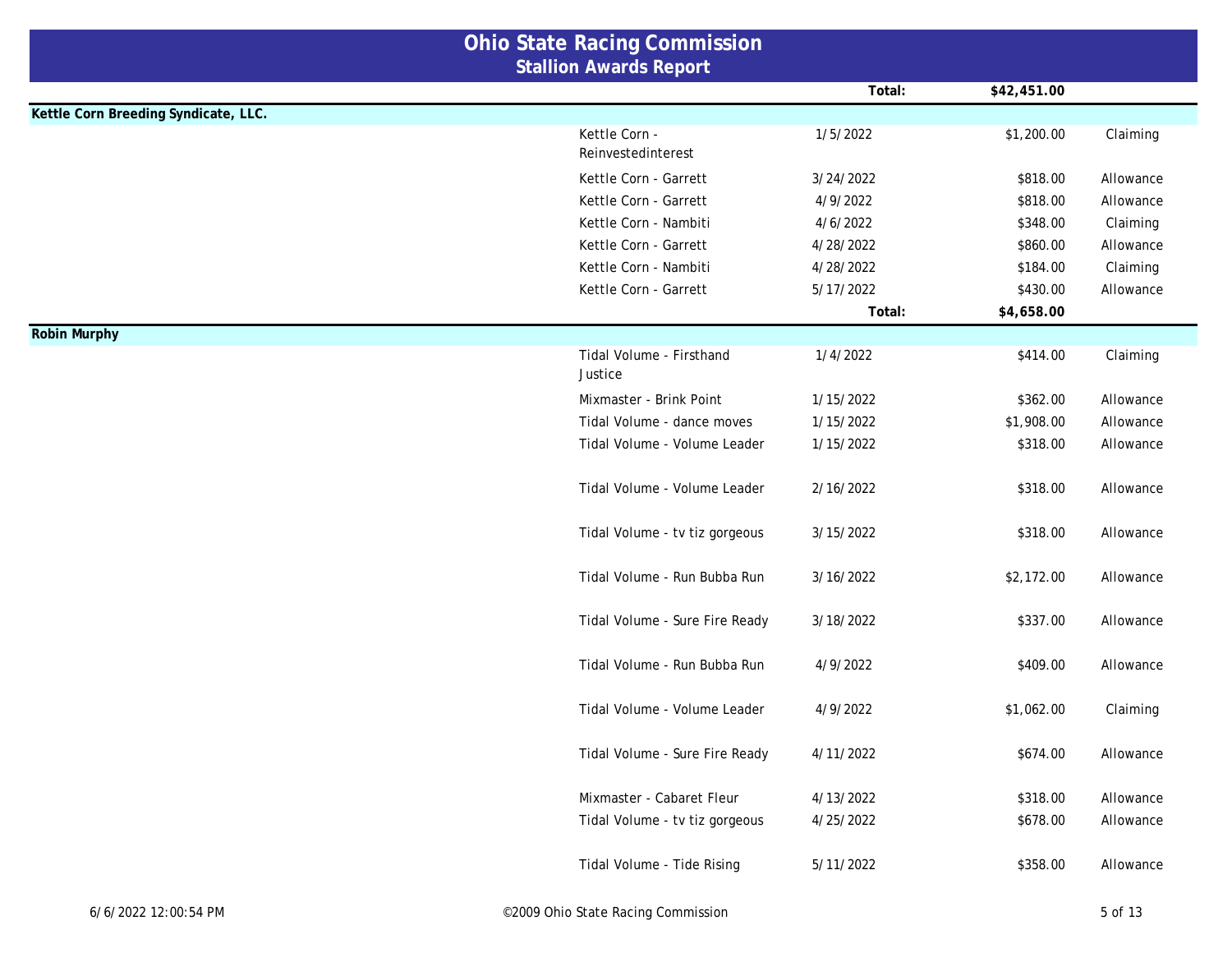| <b>Ohio State Racing Commission</b>                    |                                |           |             |           |
|--------------------------------------------------------|--------------------------------|-----------|-------------|-----------|
|                                                        | <b>Stallion Awards Report</b>  |           |             |           |
|                                                        | Tidal Volume - tv tiz gorgeous | 5/11/2022 | \$678.00    | Allowance |
|                                                        |                                |           |             |           |
|                                                        | Tidal Volume - Mustang Willie  | 5/23/2022 | \$174.00    | Claiming  |
|                                                        |                                |           |             |           |
|                                                        | Tidal Volume - Aunt Bee        | 5/19/2022 | \$1,452.00  | Claiming  |
| Poplar Creek Horse Center LLC.                         |                                | Total:    | \$11,950.00 |           |
|                                                        | Birdrun - Deniro'srunforfun    | 1/5/2022  | \$2,022.00  | Allowance |
|                                                        | Birdrun - Monster Hunter       | 1/11/2022 | \$2,022.00  | Allowance |
|                                                        | Kingship - Manga Man           | 1/15/2022 | \$724.00    | Allowance |
|                                                        | Birdrun - Larsa                | 1/22/2022 | \$337.00    | Allowance |
|                                                        | Birdrun - Monster Hunter       | 1/24/2022 | \$351.00    | Allowance |
|                                                        | Birdrun - Larsa                | 2/18/2022 | \$2,022.00  | Allowance |
|                                                        | Birdrun - Larsa                | 3/26/2022 | \$702.00    | Allowance |
|                                                        | Birdrun - Monster Hunter       | 3/28/2022 | \$702.00    | Allowance |
|                                                        | Birdrun - You're My Boy Blue   | 5/2/2022  | \$2,406.00  | Allowance |
|                                                        |                                |           |             |           |
|                                                        | Birdrun - Big Truck            | 5/12/2022 | \$338.00    | Allowance |
|                                                        |                                | Total:    | \$11,626.00 |           |
| Mast Thoroughbreds LLC. & Robert Gorham                |                                |           |             |           |
| 335 Bridge St. NW. Apt. 604, Grand Rapids,<br>MI AOEOA |                                |           |             |           |
|                                                        | City Weekend - City Signs      | 1/5/2022  | \$337.00    | Allowance |
|                                                        | City Weekend - Ellada Pinot    | 2/1/2022  | \$171.00    | Claiming  |
|                                                        | City Weekend - Tiger Trail     | 2/19/2022 | \$200.00    | Claiming  |
|                                                        | City Weekend - Ellada Pinot    | 3/8/2022  | \$342.00    | Claiming  |
|                                                        | City Weekend - Ellada Pinot    | 3/14/2022 | \$674.00    | Allowance |
|                                                        | City Weekend - Going           | 3/19/2022 | \$636.00    | Allowance |
|                                                        | Primetime                      |           |             |           |
|                                                        | City Weekend - Tiger Trail     | 3/24/2022 | \$200.00    | Claiming  |
|                                                        | City Weekend - That's the Way  | 4/4/2022  | \$674.00    | Allowance |
|                                                        | City Weekend - Ellada Pinot    | 4/4/2022  | \$337.00    | Allowance |
|                                                        | City Weekend - That's the Way  | 4/15/2022 | \$2,022.00  | Allowance |
|                                                        |                                |           |             |           |
|                                                        | City Weekend - Ellada Pinot    | 5/12/2022 | \$136.00    | Claiming  |
|                                                        |                                | Total:    | \$5,729.00  |           |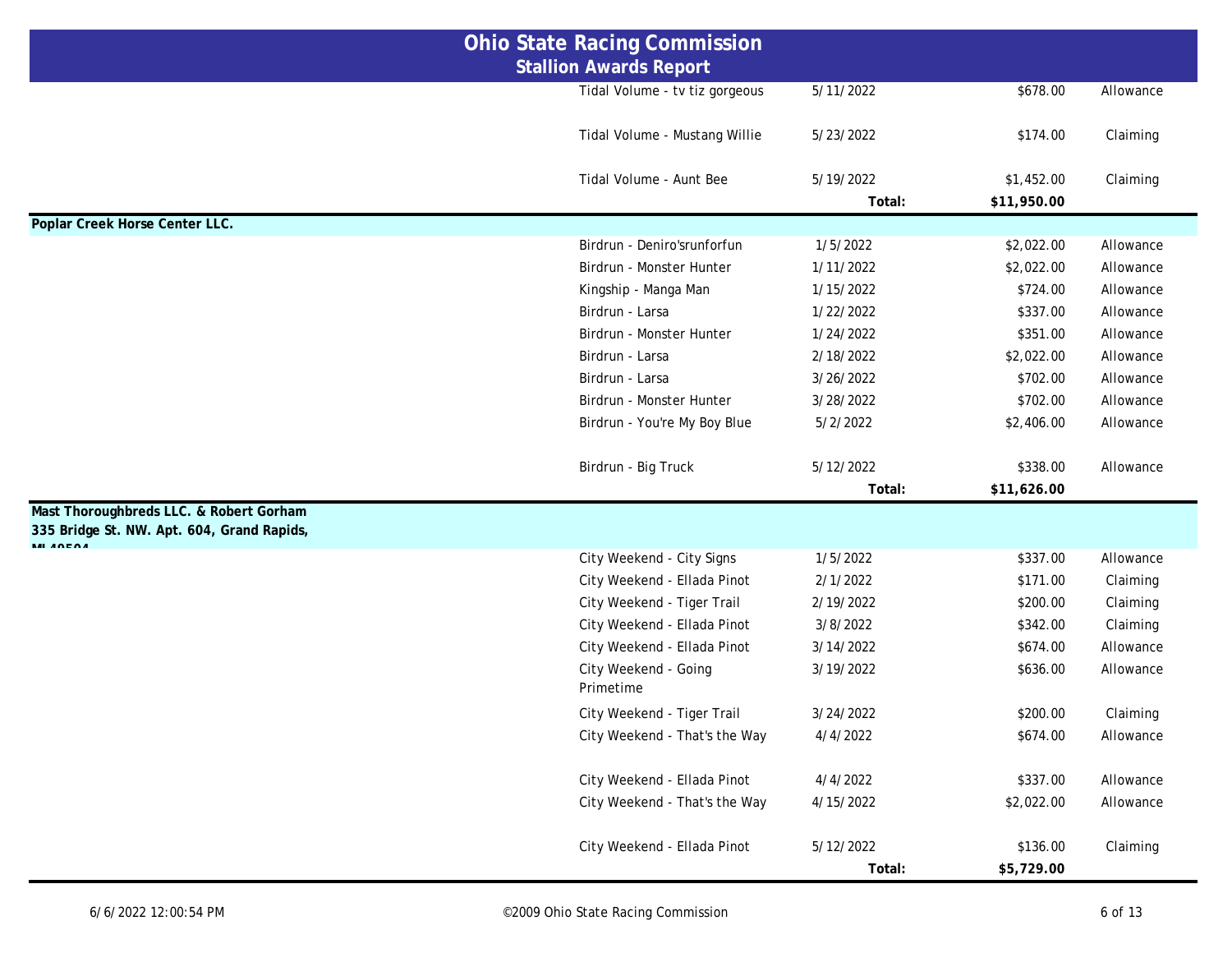|                                   | <b>Ohio State Racing Commission</b> |           |            |                            |
|-----------------------------------|-------------------------------------|-----------|------------|----------------------------|
|                                   | <b>Stallion Awards Report</b>       |           |            |                            |
| <b>EYES OF A CHILD STABLE</b>     |                                     |           |            |                            |
|                                   | William's Kitten - I'mma Natural    | 1/11/2022 | \$674.00   | Allowance                  |
|                                   |                                     |           |            |                            |
|                                   | William's Kitten - Run Rocky        | 1/22/2022 | \$636.00   | Allowance                  |
|                                   | William's Kitten - Run Rocky        | 2/16/2022 | \$636.00   | Allowance                  |
|                                   | William's Kitten - Kittens Adair    | 2/18/2022 | \$2,106.00 | Allowance                  |
|                                   |                                     |           |            |                            |
|                                   | William's Kitten -                  | 2/18/2022 | \$337.00   | Allowance                  |
|                                   | Perfectingtheview                   |           |            |                            |
|                                   | William's Kitten -                  | 4/2/2022  | \$337.00   | Allowance                  |
|                                   | Perfectingtheview                   |           |            |                            |
|                                   | William's Kitten - I Got Hope       | 5/17/2022 | \$174.00   | Claiming                   |
|                                   | William's Kitten -                  | 5/24/2022 | \$2,148.00 | Allowance                  |
|                                   | Perfectingtheview                   |           |            |                            |
|                                   |                                     | Total:    | \$7,048.00 |                            |
| <b>Bobby Rankin</b>               | Dynamite Bob - Dynamic Reach        | 1/11/2022 | \$337.00   | Allowance                  |
|                                   |                                     |           |            |                            |
|                                   | Dynamite Bob - Dynamic Reach        | 2/14/2022 | \$2,022.00 | Allowance                  |
|                                   |                                     |           |            |                            |
|                                   | Dynamite Bob - Dynamic Reach        | 4/13/2022 | \$702.00   | Allowance                  |
|                                   |                                     |           |            |                            |
|                                   |                                     | Total:    | \$3,061.00 |                            |
| Poplar Creek & Hardacre Farm, LLC |                                     |           |            |                            |
|                                   | Kiss the Kid - Judge Head           | 1/11/2022 | \$243.00   | Claiming                   |
|                                   | Indy Wind - Early Bloomer           | 1/19/2022 | \$636.00   | Allowance                  |
|                                   | Indy Wind - Carson's Rocket         | 1/31/2022 | \$636.00   | Allowance                  |
|                                   | Indy Wind - Early Bloomer           | 3/15/2022 | \$1,908.00 | Allowance                  |
|                                   | Kiss the Kid - Judge Head           | 3/16/2022 |            | \$237.00 Starter Allowance |
|                                   | Indy Wind - Wolfie's Princess       | 3/30/2022 | \$1,908.00 | Allowance                  |
|                                   | Kiss the Kid - Judge Head           | 3/30/2022 | \$486.00   | Claiming                   |
|                                   | Indy Wind - Wolfie's Princess       | 4/11/2022 | \$2,222.00 | Allowance                  |
|                                   |                                     | Total:    | \$8,276.00 |                            |
| <b>ANDREW D. TUMBLIN</b>          |                                     |           |            |                            |
|                                   | Thomas Jefferson -                  | 1/11/2022 | \$1,026.00 | Claiming                   |
|                                   | Nothinlastsforever                  |           |            |                            |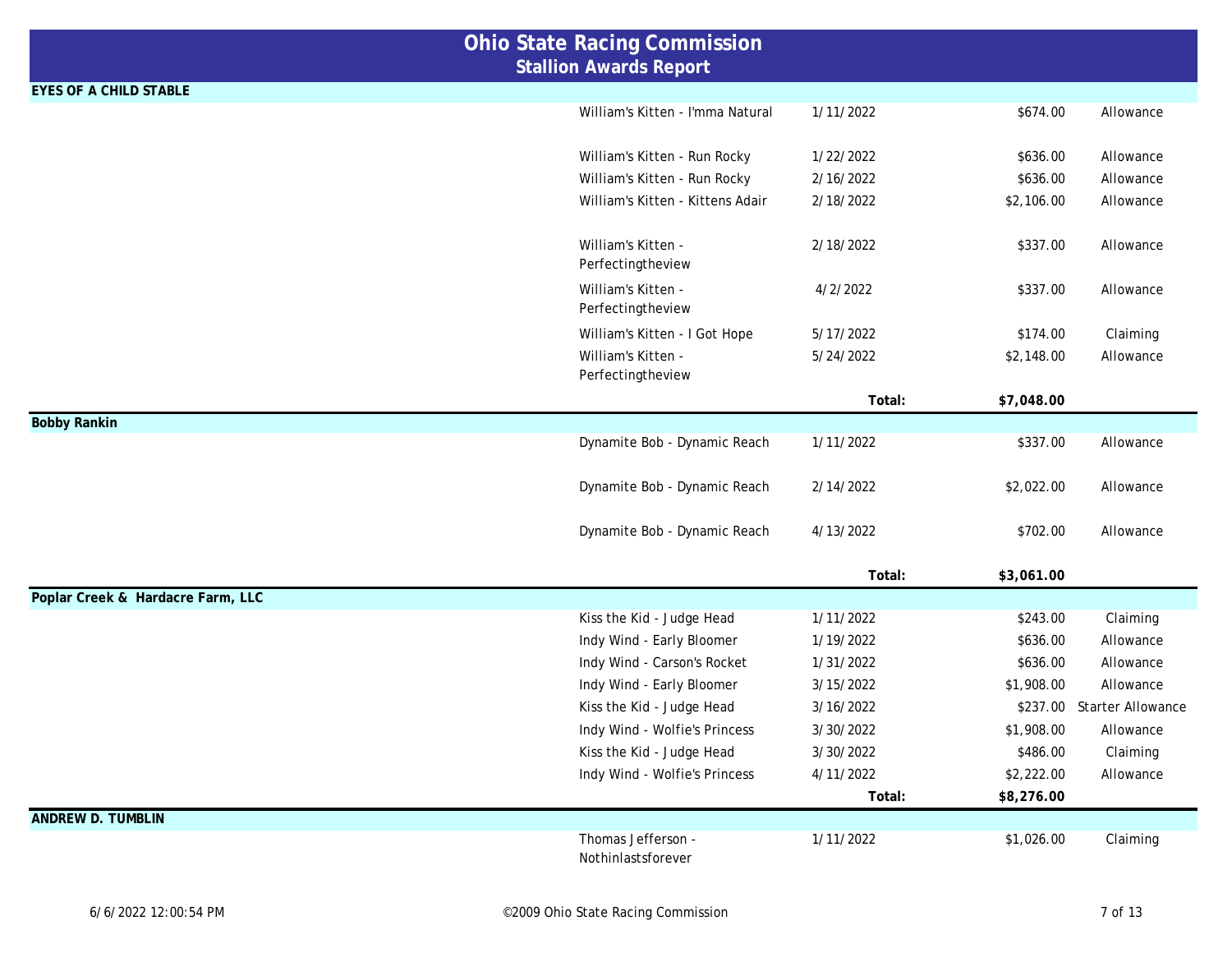| <b>Ohio State Racing Commission</b>                                             |                                             |           |            |           |
|---------------------------------------------------------------------------------|---------------------------------------------|-----------|------------|-----------|
|                                                                                 | <b>Stallion Awards Report</b>               |           |            |           |
|                                                                                 |                                             | Total:    | \$1,026.00 |           |
| <b>RACHAEL M MADDOX</b>                                                         |                                             |           |            |           |
| 0.417 Detect Dal Minalena OIL 44900                                             | Much The Best - Split My<br><b>Britches</b> | 1/11/2022 | \$171.00   | Claiming  |
|                                                                                 | Much The Best - Runaway<br>Russell          | 4/4/2022  | \$636.00   | Allowance |
|                                                                                 | Much The Best - Runaway<br>Russell          | 4/27/2022 | \$339.00   | Allowance |
|                                                                                 |                                             | Total:    | \$1,146.00 |           |
| Larry Byer & Gaines-Gentry Thoroughbreds<br>P.O. Box 1817, Cincinnati, OH 45201 |                                             |           |            |           |
|                                                                                 | Alcindor - Play Ball                        | 1/12/2022 | \$1,728.00 | Claiming  |
|                                                                                 | Alcindor - Show Sliding Home                | 3/24/2022 | \$400.00   | Claiming  |
|                                                                                 | Flagship - Rosco P. Coltrane                | 4/12/2022 | \$348.00   | Claiming  |
|                                                                                 | Alcindor - Play Ball                        | 4/12/2022 | \$1,728.00 | Claiming  |
|                                                                                 | Flagship - Rosco P. Coltrane                | 5/23/2022 | \$348.00   | Claiming  |
|                                                                                 |                                             | Total:    | \$4,552.00 |           |
| Byerpatch Farm, LLC.                                                            |                                             |           |            |           |
|                                                                                 | Flagship - Daddys little flag               | 1/14/2022 | \$1,844.40 | Allowance |
|                                                                                 | Flagship - What a Rush                      | 1/26/2022 | \$674.00   | Allowance |
|                                                                                 | Flagship - Daddys little flag               | 2/18/2022 | \$674.00   | Allowance |
|                                                                                 | Flagship - What a Rush                      | 2/28/2022 | \$674.00   | Allowance |
|                                                                                 | Flagship - What a Rush                      | 3/14/2022 | \$2,022.00 | Allowance |
|                                                                                 |                                             | Total:    | \$5,888.40 |           |
| Raimonde Farms LTD.                                                             |                                             |           |            |           |
|                                                                                 | Kennedy - Golosa                            | 1/14/2022 | \$318.00   | Allowance |
|                                                                                 | Quick Change - wink don't think             | 1/31/2022 | \$318.00   | Allowance |
|                                                                                 | Kennedy - Late Date                         | 4/13/2022 | \$636.00   | Allowance |
|                                                                                 |                                             | Total:    | \$1,272.00 |           |
| <b>ROLF OBRECHT</b>                                                             |                                             |           |            |           |
|                                                                                 | Western Pride - Queen of the<br>Tiles       | 1/15/2022 | \$1,026.00 | Claiming  |
|                                                                                 | Western Pride - Shanghai Prince             | 1/14/2022 | \$409.00   | Allowance |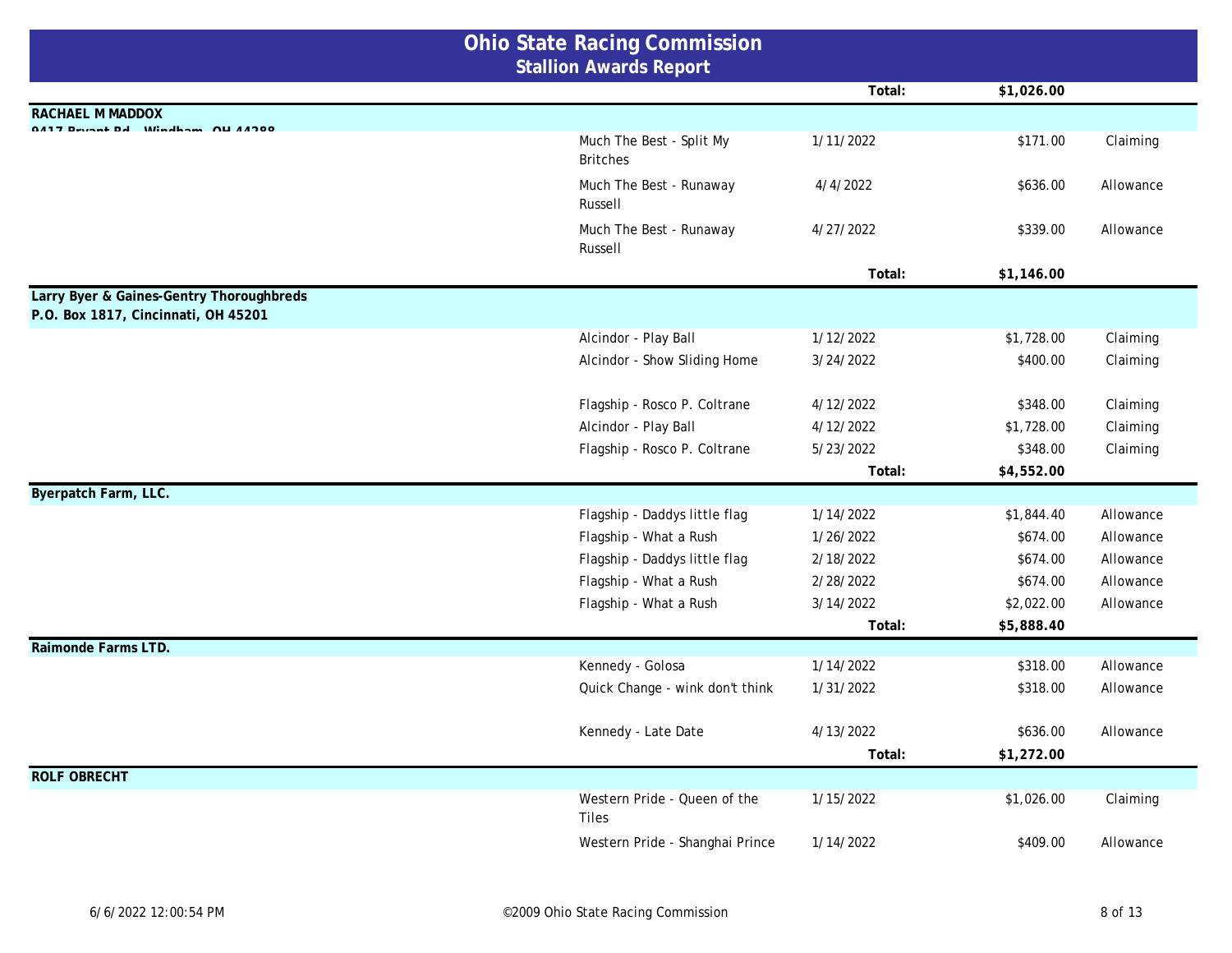| <b>Ohio State Racing Commission</b>                                                 |                                        |           |             |           |
|-------------------------------------------------------------------------------------|----------------------------------------|-----------|-------------|-----------|
|                                                                                     | <b>Stallion Awards Report</b>          |           |             |           |
|                                                                                     | Western Pride - Justa Cowgirl          | 1/21/2022 | \$1,170.00  | Claiming  |
|                                                                                     | Western Pride - Western Hope           | 1/31/2022 | \$1,908.00  | Allowance |
|                                                                                     | Western Pride - Western Hope           | 2/14/2022 | \$674.00    | Allowance |
|                                                                                     | Western Pride - Consecutive<br>Run     | 3/5/2022  | \$1,062.00  | Claiming  |
|                                                                                     | Western Pride - Chocolate<br>Rabbit    | 4/27/2022 | \$1,966.20  | Allowance |
|                                                                                     | Western Pride - Orleans Storm          | 5/26/2022 | \$152.00    | Claiming  |
|                                                                                     |                                        | Total:    | \$8,367.20  |           |
| Raimonde Farms, LTD & South River Ranch                                             |                                        |           |             |           |
|                                                                                     | Added Edge - Venture On                | 1/22/2022 | \$318.00    | Allowance |
|                                                                                     | Hostile Takeover - Victory<br>Division | 1/26/2022 | \$348.00    | Claiming  |
|                                                                                     | Added Edge - Venture On                | 2/16/2022 | \$1,908.00  | Allowance |
|                                                                                     | Added Edge - Jailbird Wedding          | 2/19/2022 | \$1,908.00  | Allowance |
|                                                                                     | Added Edge - Not Jimmy's Toy           | 3/1/2022  | \$318.00    | Allowance |
|                                                                                     | Added Edge - Edge of Night             | 4/9/2022  | \$409.00    | Allowance |
|                                                                                     | Added Edge - Edge of Night             | 4/28/2022 | \$4,500.00  | Allowance |
|                                                                                     | Added Edge - Double Edged              | 5/9/2022  | \$358.00    | Allowance |
|                                                                                     | Hostile Takeover - Victory<br>Division | 5/12/2022 | \$272.00    | Claiming  |
|                                                                                     | Hostile Takeover - Happy<br>Takeover   | 5/26/2022 | \$358.00    | Allowance |
|                                                                                     |                                        | Total:    | \$10,697.00 |           |
| Skychai Racing & Alpha Stables & Sand<br>Dollar Stables & Poplar Creek Horse Center |                                        |           |             |           |
|                                                                                     | Twinspired - Wwinspired                | 1/22/2022 | \$674.00    | Allowance |
|                                                                                     | Twinspired - Direct Deceit             | 3/7/2022  | \$818.00    | Allowance |
|                                                                                     | Twinspired - Gail's Dancer             | 3/15/2022 | \$1,908.00  | Allowance |
|                                                                                     | Twinspired - Kleona                    | 3/15/2022 | \$636.00    | Allowance |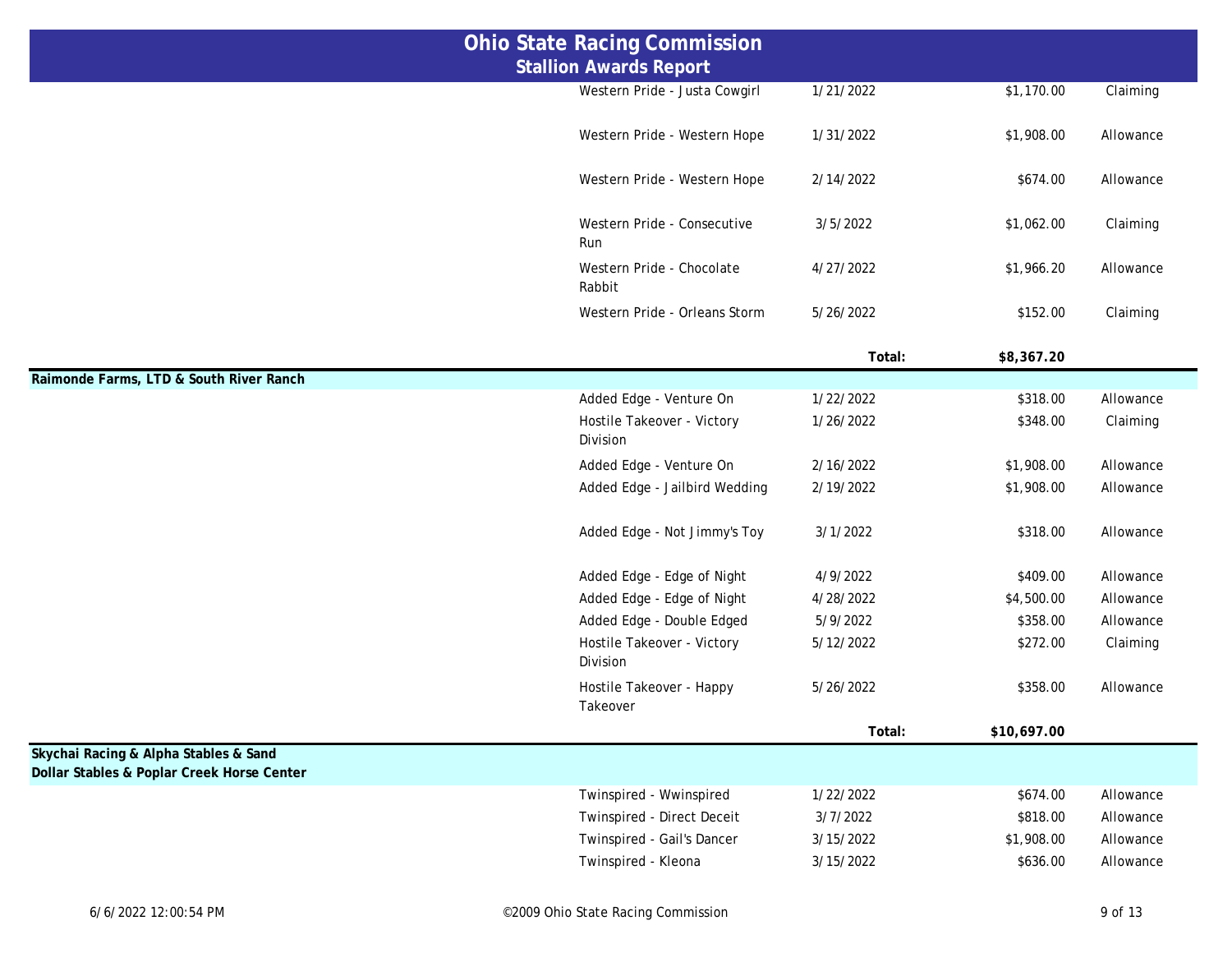|                         | <b>Ohio State Racing Commission</b> |           |             |           |
|-------------------------|-------------------------------------|-----------|-------------|-----------|
|                         | <b>Stallion Awards Report</b>       |           |             |           |
|                         | Twinspired - Twinspiredjoey         | 3/19/2022 | \$636.00    | Allowance |
|                         | Twinspired - Jackie Dane            | 3/19/2022 | \$318.00    | Allowance |
|                         | Twinspired - Gail's Dancer          | 4/2/2022  | \$2,022.00  | Allowance |
|                         | Twinspired - Direct Deceit          | 4/5/2022  | \$818.00    | Allowance |
|                         | Twinspired - Inspired to Rock       | 4/6/2022  | \$174.00    | Claiming  |
|                         | Twinspired - Kleona                 | 4/25/2022 | \$339.00    | Allowance |
|                         | Twinspired - Wwinspired             | 5/9/2022  | \$716.00    | Allowance |
|                         | Twinspired - Inspired to Rock       | 5/10/2022 | \$183.00    | Claiming  |
|                         | Twinspired - Baba Looey             | 5/16/2022 | \$678.00    | Allowance |
|                         | Twinspired - Wwinspired             | 5/24/2022 | \$716.00    | Allowance |
|                         | Twinspired - Inspired to Rock       | 5/25/2022 | \$366.00    | Claiming  |
|                         | Twinspired - Direct Deceit          | 5/7/2022  | \$4,500.00  | Allowance |
|                         | Twinspired - Big Al's Express       | 5/19/2022 | \$242.00    | Claiming  |
|                         |                                     | Total:    | \$15,744.00 |           |
| Robert A. Rowe          |                                     |           |             |           |
|                         | Unbridledwood - Shore of Eden       | 1/25/2022 | \$1,044.00  | Claiming  |
|                         | Unbridledwood - Shore of Eden       | 4/27/2022 | \$860.00    | Allowance |
|                         |                                     | Total:    | \$1,904.00  |           |
| <b>RONALD E. DEWOLF</b> |                                     |           |             |           |
|                         | Cryptolight - Gimme Clearance       | 2/16/2022 | \$636.00    | Allowance |
|                         | Cryptolight - Cristalinda           | 2/19/2022 | \$174.00    | Claiming  |
|                         | Cryptolight - Gimme Clearance       | 3/1/2022  | \$636.00    | Allowance |
|                         | Cryptolight - De Bolt Light         | 3/2/2022  | \$324.00    | Claiming  |
|                         | Cryptolight - De Bolt Light         | 3/18/2022 | \$674.00    | Allowance |
|                         | Cryptolight - Cryptonic Catwalk     | 3/23/2022 | \$342.00    | Claiming  |
|                         | Cryptolight - Gimme Clearance       | 3/30/2022 | \$318.00    | Allowance |
|                         | Cryptolight - De Bolt Light         | 4/11/2022 | \$337.00    | Allowance |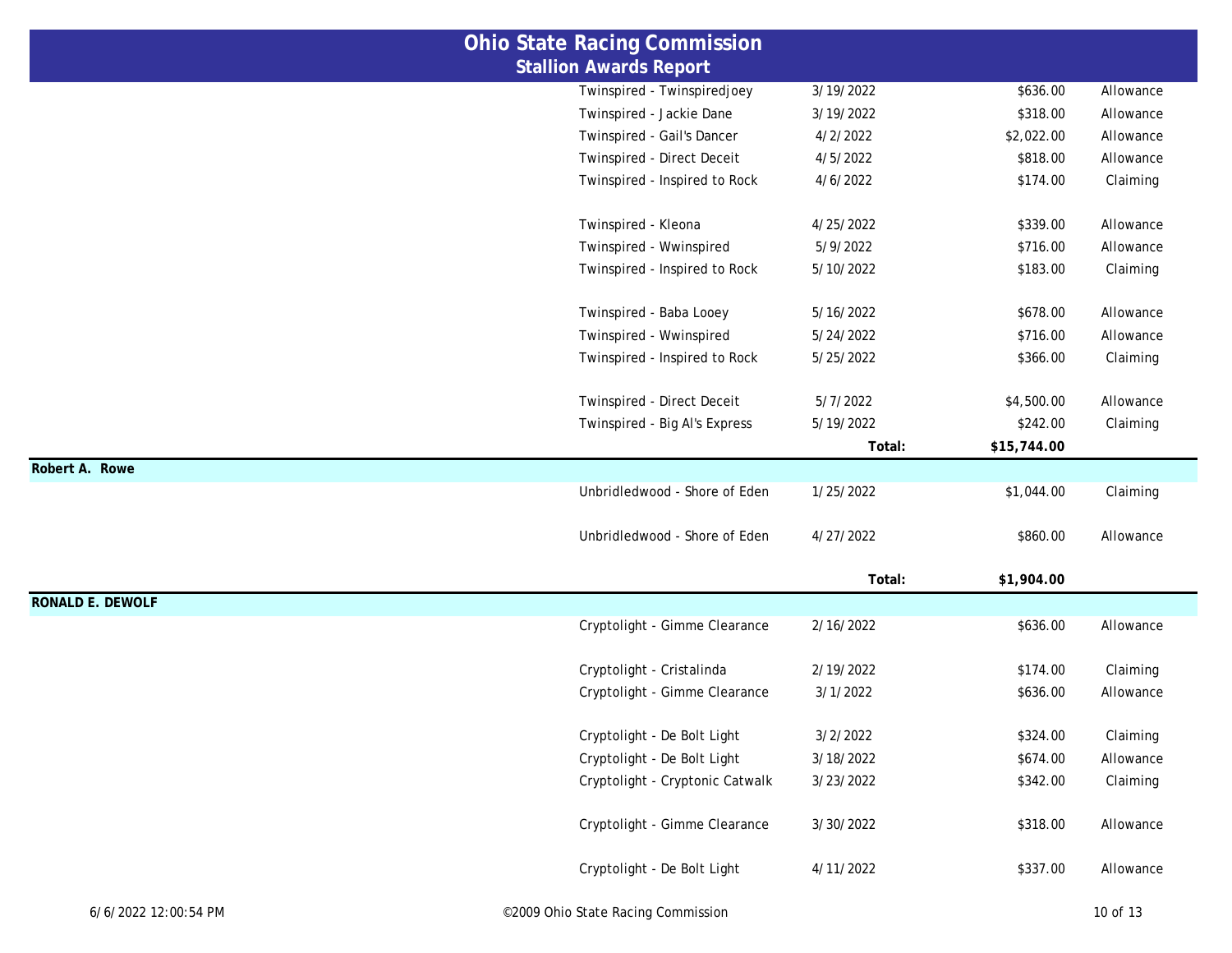|                                                                                  | <b>Ohio State Racing Commission</b> |           |             |           |  |
|----------------------------------------------------------------------------------|-------------------------------------|-----------|-------------|-----------|--|
|                                                                                  | <b>Stallion Awards Report</b>       |           |             |           |  |
|                                                                                  | Cryptolight - Cristalinda           | 4/16/2022 | \$1,240.00  | Claiming  |  |
|                                                                                  | Cryptolight - De Bolt Light         | 5/4/2022  | \$272.00    | Claiming  |  |
|                                                                                  |                                     | Total:    | \$4,953.00  |           |  |
| Robin Murphy & Myra Barrowman                                                    |                                     |           |             |           |  |
|                                                                                  | Mixmaster - Brick of Hearts         | 2/16/2022 | \$318.00    | Allowance |  |
|                                                                                  | Birdrun - Iil rickys jewel          | 3/5/2022  | \$1,908.00  | Allowance |  |
|                                                                                  | Birdrun - Runlikejackieo            | 4/2/2022  | \$674.00    | Allowance |  |
|                                                                                  | Birdrun - Iil rickys jewel          | 4/15/2022 | \$674.00    | Allowance |  |
|                                                                                  | Birdrun - Runlikejackieo            | 4/28/2022 | \$750.00    | Allowance |  |
|                                                                                  | Birdrun - Runlikejackieo            | 5/9/2022  | \$2,148.00  | Allowance |  |
|                                                                                  | Kiss the Ghost - Cadillac Ride      | 5/11/2022 | \$2,148.00  | Allowance |  |
|                                                                                  | Tidal Volume - dew it with style    | 5/11/2022 | \$2,034.00  | Allowance |  |
|                                                                                  | Mixmaster - Brick of Hearts         | 5/10/2022 | \$245.00    | Allowance |  |
|                                                                                  | Birdrun - Runlikejackieo            | 5/24/2022 | \$768.00    | Allowance |  |
|                                                                                  |                                     | Total:    | \$11,667.00 |           |  |
| Ron Bates Racing Stable, LLC.                                                    |                                     |           |             |           |  |
|                                                                                  | Music City - Sarah Jane             | 2/28/2022 | \$390.00    | Claiming  |  |
|                                                                                  | Music City - Sarah Jane             | 5/6/2022  | \$275.00    | Allowance |  |
|                                                                                  | Music City - Sarah Jane             | 5/26/2022 | \$277.00    | Allowance |  |
|                                                                                  |                                     | Total:    | \$942.00    |           |  |
| Poplar Creek Horse Center & Calumet Farm<br>3400 Macedonia Rd., Bethel, OH 45106 |                                     |           |             |           |  |
|                                                                                  | Vertiformer - Aflaxendream          | 3/1/2022  | \$1,908.00  | Allowance |  |
|                                                                                  | Vertiformer - Lady Dyanaformer      | 5/9/2022  | \$358.00    | Allowance |  |
|                                                                                  | Vertiformer - Lady Dyanaformer      | 5/24/2022 | \$358.00    | Allowance |  |
|                                                                                  |                                     | Total:    | \$2,624.00  |           |  |
| Ronald J. Paolucci                                                               |                                     |           |             |           |  |
|                                                                                  | Global Power - Turbo power          | 3/5/2022  | \$636.00    | Allowance |  |
|                                                                                  | Global Power - Nosey Power          | 4/9/2022  | \$177.00    | Claiming  |  |
|                                                                                  | Global Power - Sassy Power          | 4/25/2022 | \$339.00    | Allowance |  |
|                                                                                  | Global Power - Red Hot Power        | 5/11/2022 | \$358.00    | Allowance |  |
|                                                                                  | Global Power - Sassy Power          | 5/30/2022 | \$340.00    | Allowance |  |
| 6/6/2022 12:00:54 PM                                                             | ©2009 Ohio State Racing Commission  |           |             | 11 of 13  |  |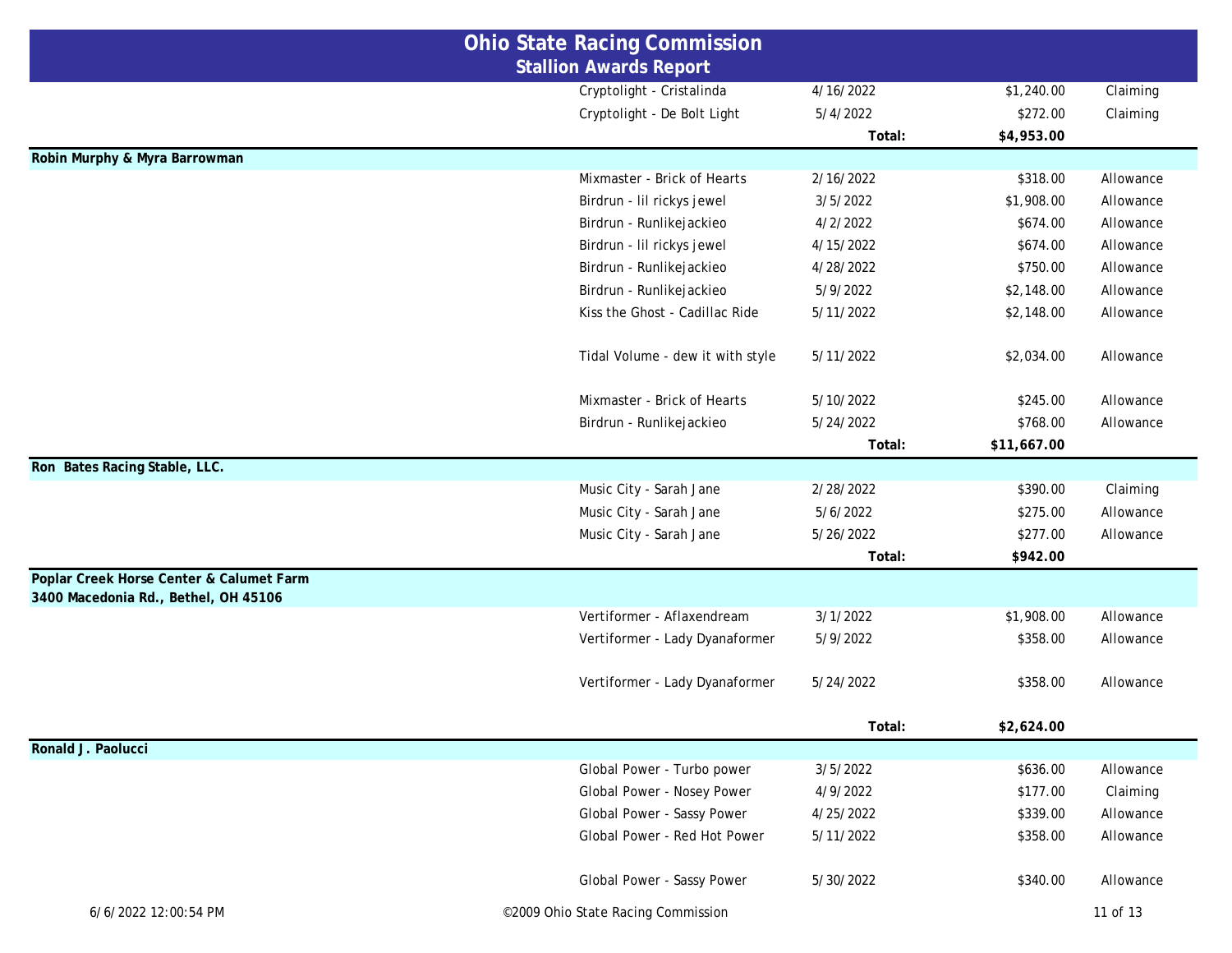|                                                                               | <b>Ohio State Racing Commission</b>    |           |                          |           |
|-------------------------------------------------------------------------------|----------------------------------------|-----------|--------------------------|-----------|
|                                                                               | <b>Stallion Awards Report</b>          |           |                          |           |
|                                                                               |                                        | Total:    | \$1,850.00               |           |
| Blue Diamond Horseshoe, LLC                                                   |                                        | 3/5/2022  | \$318.00                 |           |
|                                                                               | Lightnin N Thunder - March<br>Magic    |           |                          | Allowance |
|                                                                               | Lightnin N Thunder - March<br>Magic    | 3/19/2022 | \$318.00                 | Allowance |
|                                                                               | Lightnin N Thunder - March<br>Magic    | 5/16/2022 | \$339.00                 | Allowance |
|                                                                               |                                        | Total:    | \$975.00                 |           |
| Skychai Racing, LLC. & Sand Dollar Stable &<br>Poplar Creek Horse Center      |                                        |           |                          |           |
| the contract of the contract of the                                           | Louie Villain -<br>Wherethere'ssmoke   | 3/14/2022 | \$342.00                 | Claiming  |
|                                                                               | Louie Villain -<br>Wherethere'ssmoke   | 5/17/2022 | \$1,044.00               | Claiming  |
|                                                                               |                                        | Total:    | \$1,386.00               |           |
| <b>MICHELE A. HUBBS</b>                                                       |                                        |           |                          |           |
|                                                                               | Make Your Mark - The Gospel of<br>Mark | 3/14/2022 | \$337.00                 | Allowance |
|                                                                               | Make Your Mark - The Gospel of<br>Mark | 4/15/2022 | \$337.00                 | Allowance |
|                                                                               |                                        | Total:    | \$674.00                 |           |
| Susan Yoder                                                                   |                                        |           |                          |           |
|                                                                               | Professor Fate - Zakaria               | 3/19/2022 | \$1,908.00<br>\$1,908.00 | Allowance |
| <b>Dale Simanton</b>                                                          |                                        | Total:    |                          |           |
|                                                                               | Seeking Beauty - C K's Lucky<br>Duck   | 3/22/2022 | \$1,170.00               | Claiming  |
|                                                                               | Seeking Beauty - C K's Lucky<br>Duck   | 5/24/2022 | \$1,098.00               | Claiming  |
|                                                                               |                                        | Total:    | \$2,268.00               |           |
| Blazing Meadows Farm, LLC. & Bruce Ryan<br>1705 Woodland Ave. NE., Warren, OH |                                        |           |                          |           |
|                                                                               | PARENTS' REWARD - Pali's<br>Reward     | 3/26/2022 | \$174.00                 | Claiming  |
|                                                                               |                                        | Total:    | \$174.00                 |           |
| Daniel A. Thompson                                                            |                                        |           |                          |           |
|                                                                               |                                        |           |                          |           |